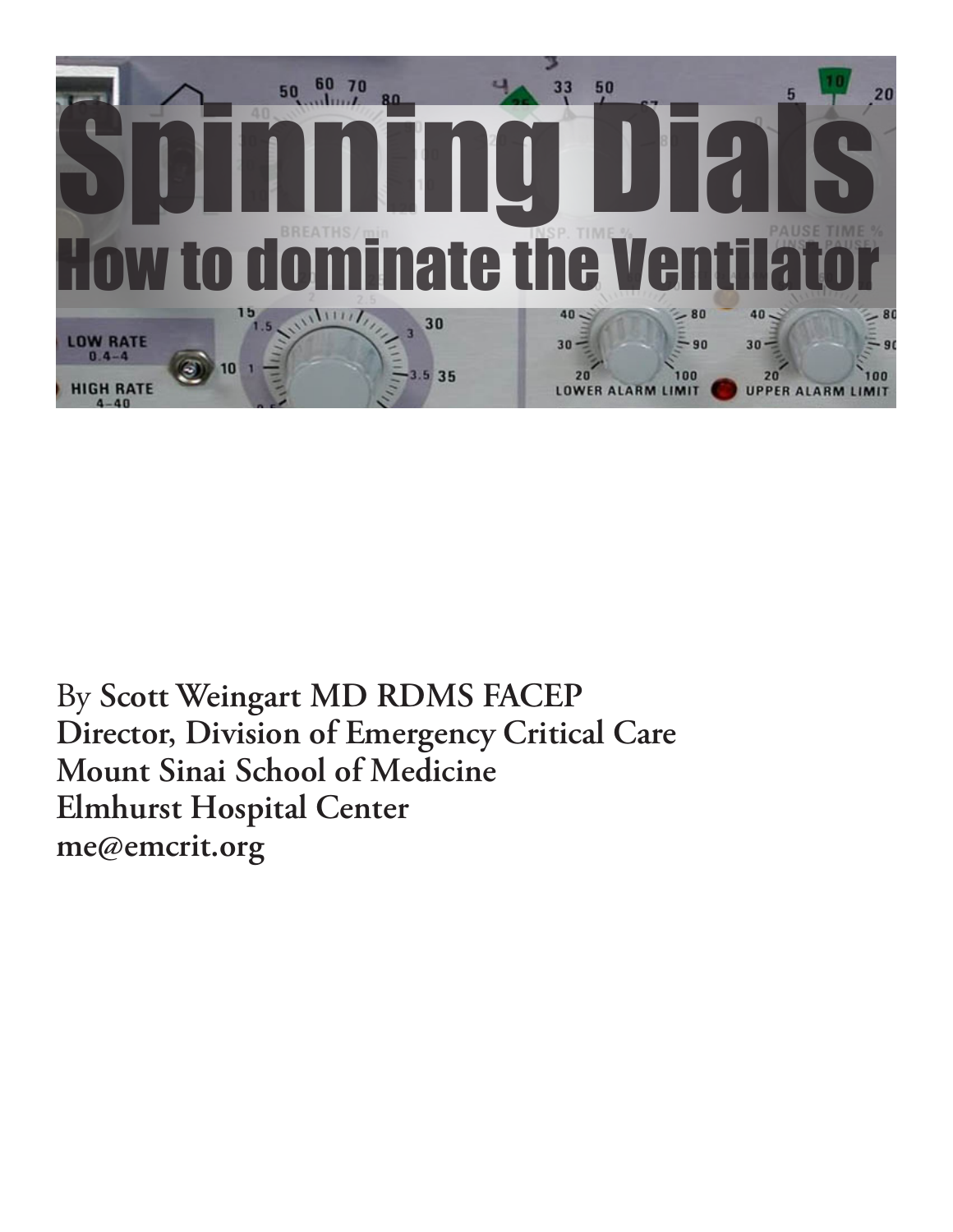# **Two Strategies of Ventilation**

**Injury** This strategy is for patients with lung injury and those prone to lung injury. Essentially this means every intubated patient except those with…

**Obstruction** Use this strategy when patients are in the midst of an Asthma/COPD exacerbation

### **Injury Strategy**

Based on ARDSnet (ARMA Study-N Engl J Med 2000;342,1301-1308)

#### **Mode**

Assist Control (AC)-Volume

#### **Tidal Volume (Vt)=Protection**

6-8 cc/kg, based on PBW (see last page). If ALI/ARDS, the goal is to get down to 6 cc/kg. Why? Injured lungs are baby lungs This setting *should not* be altered to fix ventilation It only gets changed for lung protection (i.e. to prevent barotrauma/volutrauma)

#### **Flow Rate (IFR)=Comfort**

60-80 lpm This setting controls how quickly the air goes in

#### **Rate (RR)=Ventilation**

Initially 18, adjust based on  $\mathrm{CO}_2^{}$  and ventilatory needs Va for a normal CO2 when not intubated is 60 cc/kg/min We need to double that to 120 cc/kg/min when intubated b/c of increased deadspace Need double that volume (240 cc/kg/min) to send CO2 from 40 to 30 Try to keep mildly hypercarbic

# **FiO2 /PEEP=Oxygenation**

Many ventilator evils would be fixed if these were on one knob

- 1. Start at 100% and PEEP of 0 or 5
- 2. Wait 5 minutes and then draw an ABG
- 3. Then set the FiO2 to 30% and start titrating based on the chart. Go up every 5-10 minutes; quicker if low sats *ARDSnet* **OXYGENATION GOAL: PaO2 55-80 mmHg or SpO2 88-95%**

Use a minimum PEEP of 5 cm  $H_2O$ . Consider use of incremental  $FiO_2/PEEP$ combinations such as shown below (not required) to achieve goal.

#### **Lower PEEP/higher FiO2**

| FiO <sub>2</sub> | $\mid$ 0.3 | 0.4 | 0.4 | $\vert 0.5 \vert 0.5$ |    | 0.6 | 0.7 |  |
|------------------|------------|-----|-----|-----------------------|----|-----|-----|--|
| <b>DFFP</b>      | $\sqrt{5}$ |     | 8   | 8                     | 10 | 10  | 10  |  |
|                  |            |     |     |                       |    |     |     |  |

| FiO <sub>2</sub> | $\sim$ $-$<br>0.7 | $\sim$ $\sim$<br>ึ 0.8 | $\sim$<br>- 0.5 | $\sim$<br>Q<br>U.S | $\sim$ $\sim$<br><b>U.S</b> | u     |  |
|------------------|-------------------|------------------------|-----------------|--------------------|-----------------------------|-------|--|
| <b>PEEP</b>      | 14<br>. .         | 14.                    | 14              | -<br>16            | 18                          | 18-24 |  |

**Higher PEEP/lower FiO2**  Many doctors, even in specialties that should know better, are irrationally afraid of PEEP.

| Good                         | Bad                     | <b>Ugly Myths</b>      | Alveoli                 |
|------------------------------|-------------------------|------------------------|-------------------------|
| Improves V/Q Match           | Decreased Venous Return | Causes Pneumothorax    | Overdistension<br>Pmax. |
| Decreases Shunt              | May need more fluid     | Pt's head will explode |                         |
| Decreases Atelectasis/trauma |                         |                        | <b>Optimal Range</b>    |
| Improves Spont. Breathing    |                         |                        | Pflex<br>Low Yield      |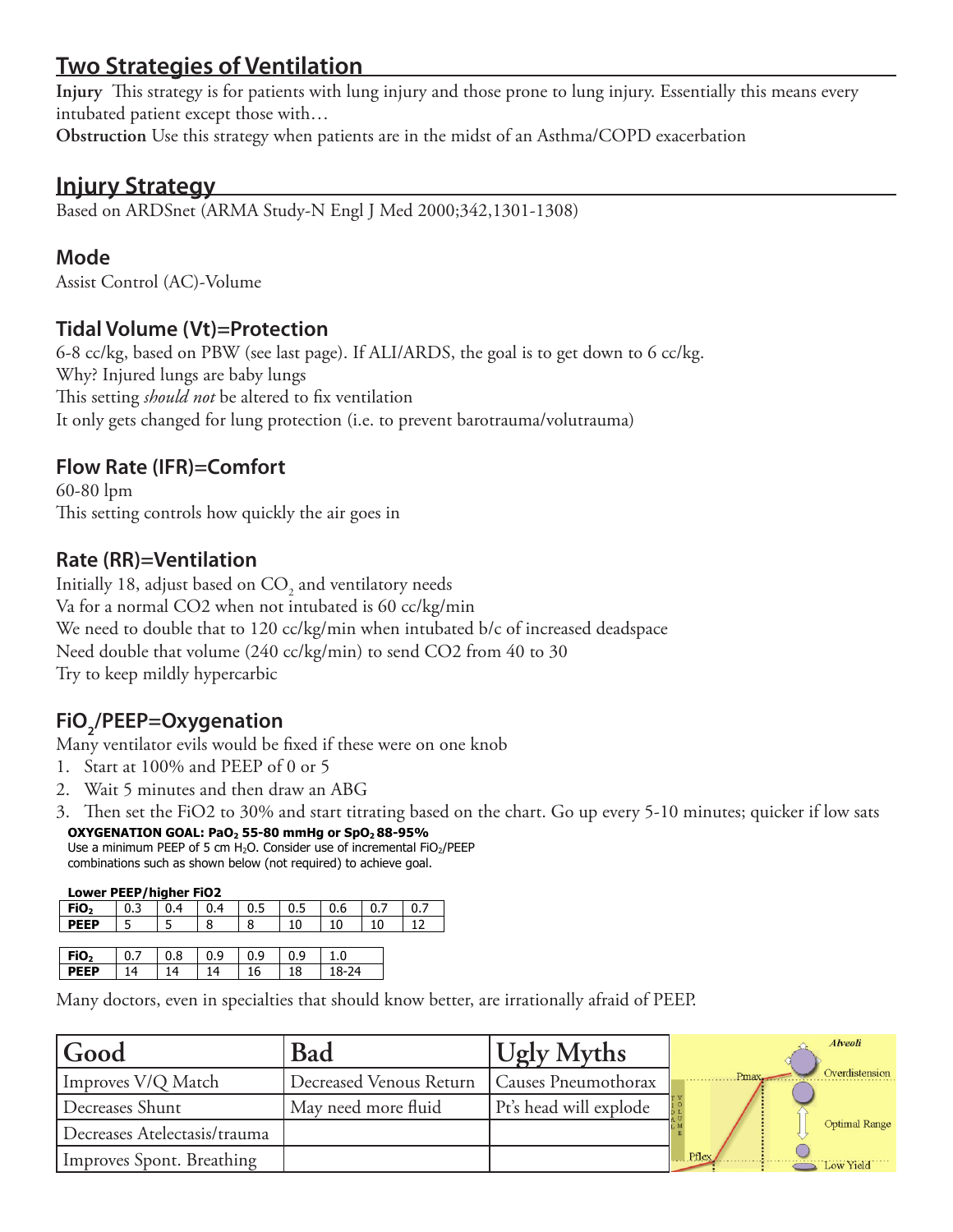#### **Check Plateau Pressure**

Check it after initial settings and at regular intervals thereafter Use the inspiratory hold button, hold for 0.5 sec—look at pressure gauge The peak pressure is essentially meaningless Plateau pressure must be maintained <30 cm H20. Keep lowering the Vt until Plat <30. You may need to go as low as 4 cc/kg.

#### **Disadvantages of this strategy**

It is not the most comfortable strategy of ventilation for awake, spontaneously breathing patients Use sedation/pain medications Give enough flow; if you see the patient sucking the straw, increase the IFR setting

## **Obstructive Strategy**

Goal is to give as much expiratory time as possible

**Mode**-Assist Control **Vt**-8 cc/kg by PBW **IFR**-80-100 lpm **PEEP**-0 **FiO2**-use whatever you need, most folks are fine at 40% **RR**-Start at 10 bpm. Look for I:E of 1:4 or 1:5 Adjust the rate to achieve this.

#### **Permissive Hypercapnia**

Patients will need tons of sedation/opioids Keep pH above 7.1; rarely, you may need a bicarb drip to accomplish this

#### **AutoPEEP and Airtrapping**

They decrease venous return, impede expiration, & impede spont vent



# **Other Concerns**

#### **Large Tubes**

At least 8.0 whenever possible, for both male and female patients. Pulmonary toilet and ICU care is miserable with small tubes. Biofilm forms within the first two days reducing tube size dramatically.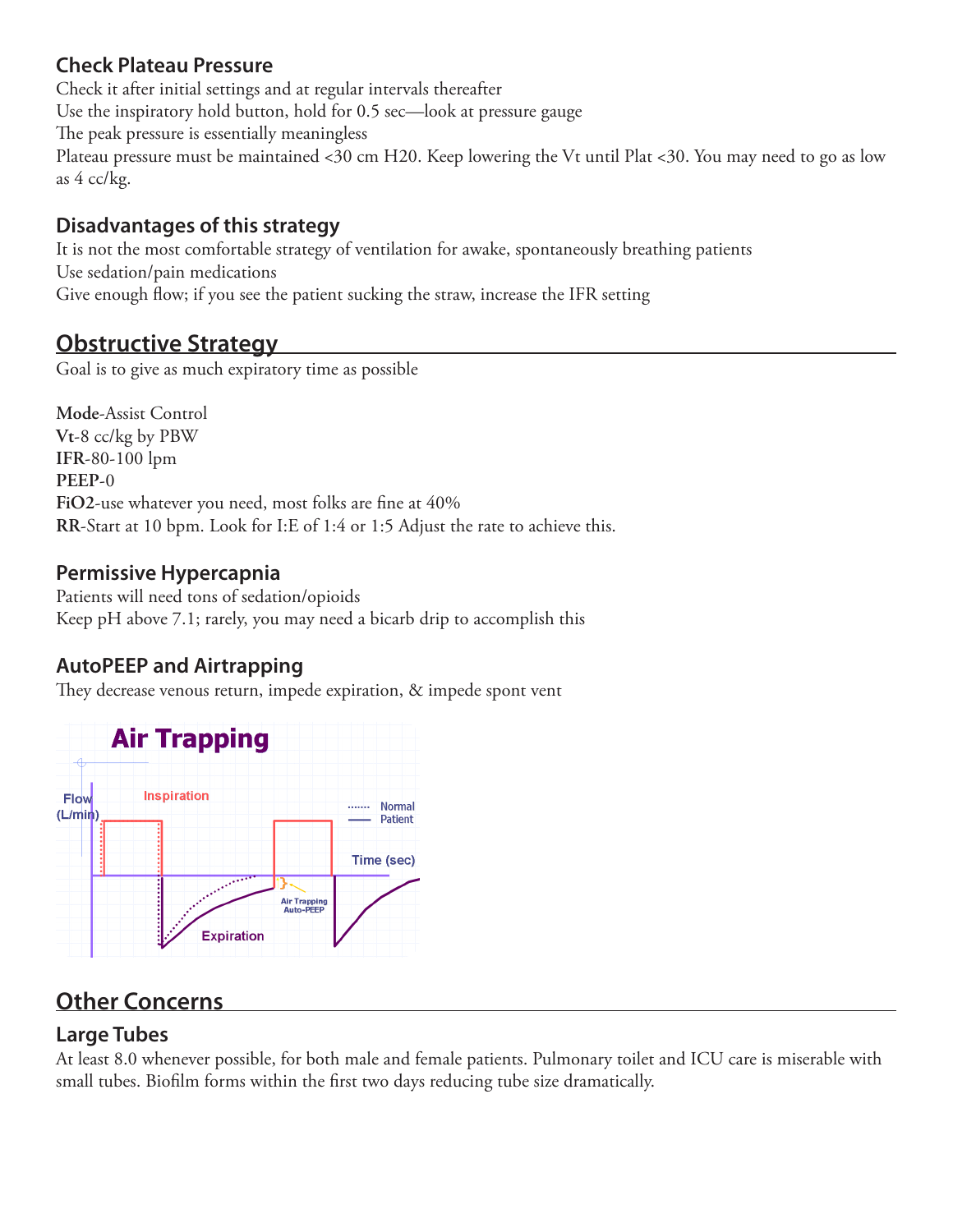#### **Ventilator Alarms**

Treat them like a code announcement. The closest person should *run* to the patients bedside and assess the situation.

# **Appendix**



**NIH NHLBI ARDS Clinical Network Mechanical Ventilation Protocol Summary** 

#### **INCLUSION CRITERIA: Acute onset of**

- 1. PaO<sub>2</sub>/FiO<sub>2</sub>  $\leq$  300 (corrected for altitude)
- 2. Bilateral (patchy, diffuse, or homogeneous) infiltrates consistent with pulmonary edema
- 3. No clinical evidence of left atrial hypertension

#### **PART I: VENTILATOR SETUP AND ADJUSTMENT**

- 1. Calculate predicted body weight (PBW) **Males** = 50 + 2.3 [height (inches) - 60] **Females** =  $45.5 + 2.3$  [height (inches) -60]
- 2. Select any ventilator mode
- 3. Set ventilator settings to achieve initial  $V_T = 8$  ml/kg PBW
- 4. Reduce V<sub>T</sub> by 1 ml/kg at intervals  $\leq$  2 hours until V<sub>T</sub> = 6ml/kg PBW. 5. Set initial rate to approximate baseline minute ventilation (not > 35 bpm).
- 6. Adjust  $V_T$  and RR to achieve pH and plateau pressure goals below.

#### **ADSNET OXYGENATION GOAL: PaO<sub>2</sub> 55-80 mmHg or SpO<sub>2</sub> 88-95%**

Use a minimum PEEP of 5 cm  $H_2O$ . Consider use of incremental FiO<sub>2</sub>/PEEP combinations such as shown below (not required) to achieve goal.

#### **Lower PEEP/higher FiO2**

| FiO <sub>2</sub> | 0.3 | 0.4 | 0.4 | 0.5 | 0.5 | 0.6   | 0.7 | 0.7 |
|------------------|-----|-----|-----|-----|-----|-------|-----|-----|
| <b>PEEP</b>      |     |     | 8   | 8   | 10  | 10    | 10  |     |
|                  |     |     |     |     |     |       |     |     |
| FiO <sub>2</sub> | 0.7 | 0.8 | 0.9 | 0.9 | 0.9 | 1.0   |     |     |
| <b>PEEP</b>      | 14  | 14  | 14  |     |     | 18-24 |     |     |

#### **Higher PEEP/lower FiO2**

| FiO <sub>2</sub> | 0.3 | 0.3 | 0.3         |  | 0.3 |    | 0.3 | 0.4 |     | 0.4 |     | 0.5 |  |
|------------------|-----|-----|-------------|--|-----|----|-----|-----|-----|-----|-----|-----|--|
| <b>PEEP</b>      |     | 8   | 10          |  | ר 1 |    | 14  |     | 14  |     | 16  |     |  |
|                  |     |     |             |  |     |    |     |     |     |     |     |     |  |
| FiO <sub>2</sub> | 0.5 |     | $0.5 - 0.8$ |  | 0.8 |    | 0.9 |     | 1.0 |     | 1.0 |     |  |
| <b>PEEP</b>      | 18  | 20  |             |  |     | רר |     | רר  |     | 24  |     |     |  |

#### $\_$  , and the set of the set of the set of the set of the set of the set of the set of the set of the set of the set of the set of the set of the set of the set of the set of the set of the set of the set of the set of th **PLATEAU PRESSURE GOAL:** ≤ **30 cm H2O**

Check Pplat (0.5 second inspiratory pause), at least q 4h and after each change in PEEP or  $V_T$ .

**If Pplat > 30 cm H<sub>2</sub>O:** decrease  $V_T$  by 1ml/kg steps (minimum = 4 ml/kg).

**If Pplat < 25 cm**  $H_2O$  **and**  $V_T$ **< 6 ml/kg, increase**  $V_T$  **by 1 ml/kg until** Pplat > 25 cm H<sub>2</sub>O or  $V_T = 6$  ml/kg.

**If Pplat < 30 and breath stacking or dys-synchrony occurs:** may increase  $V_T$  in 1ml/kg increments to 7 or 8 ml/kg if Pplat remains < 30 cm  $H<sub>2</sub>O$ .

## **How to perform an Insp Hold to Check Plateau Pressure**



#### **Questions**